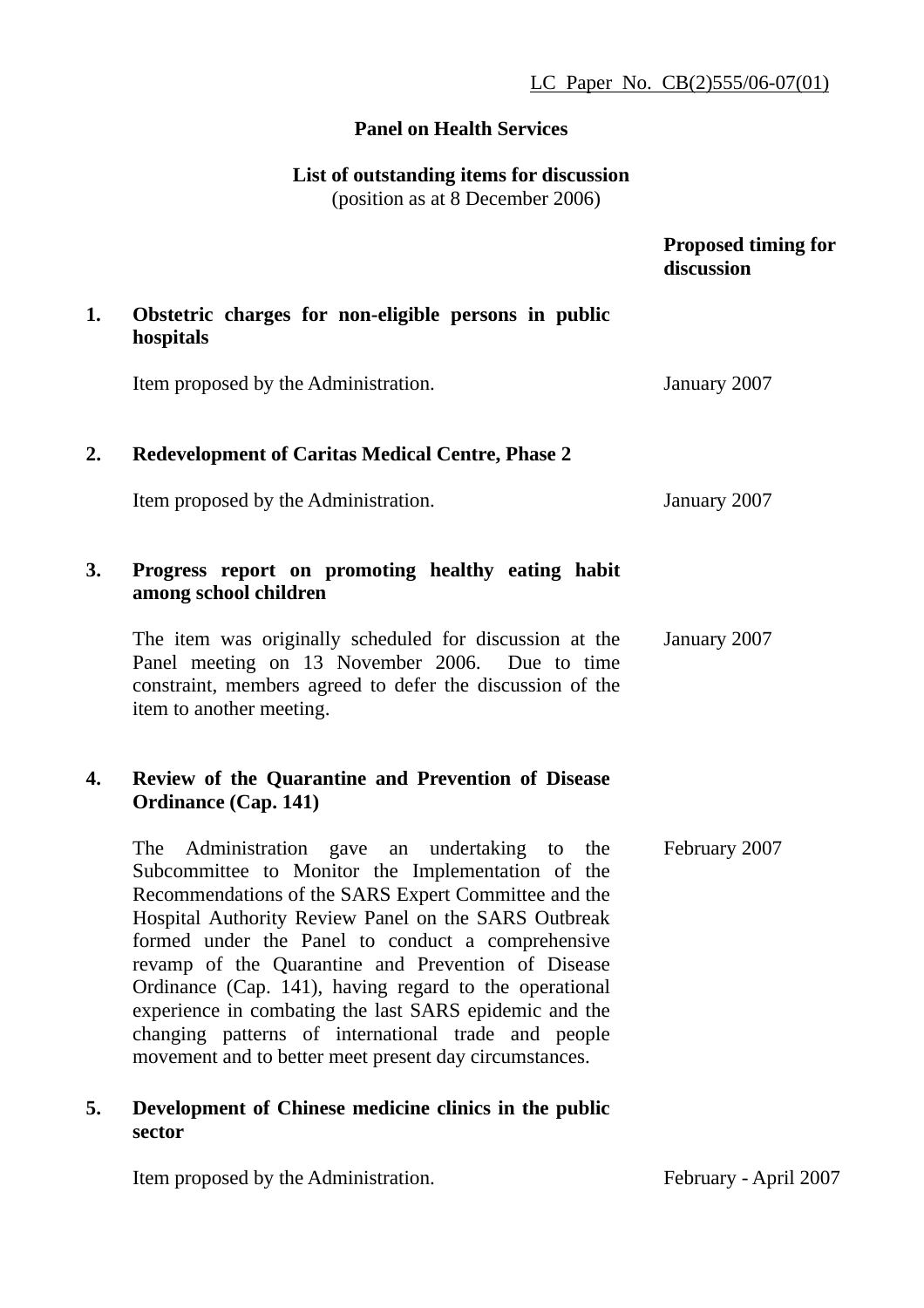|     |                                                                                                                                                                                                                                                                                                                                                 | <b>Proposed timing for</b><br>discussion |
|-----|-------------------------------------------------------------------------------------------------------------------------------------------------------------------------------------------------------------------------------------------------------------------------------------------------------------------------------------------------|------------------------------------------|
| 6.  | Expansion of the Blood Transfusion Service<br><b>Headquarters</b>                                                                                                                                                                                                                                                                               |                                          |
|     | Item proposed by the Administration.                                                                                                                                                                                                                                                                                                            | February - April 2007                    |
| 7.  | <b>Organ donation registry</b>                                                                                                                                                                                                                                                                                                                  |                                          |
|     | Item proposed by the Administration.                                                                                                                                                                                                                                                                                                            | February - April 2007                    |
| 8.  | <b>Poison control</b>                                                                                                                                                                                                                                                                                                                           |                                          |
|     | Item proposed by the Administration.                                                                                                                                                                                                                                                                                                            | February - April 2007                    |
| 9.  | <b>Regulation of "Health Maintenance Organisations"</b>                                                                                                                                                                                                                                                                                         |                                          |
|     | Item proposed by the Administration.                                                                                                                                                                                                                                                                                                            | February - April 2007                    |
|     | The item was last discussed by the Panel at the meeting<br>on 10 July 2006. The Administration was requested to<br>report to members before end of 2006 on the progress<br>made in taking forward the medical director concept for<br>Health Maintenance Organisations.                                                                         |                                          |
| 10. | <b>Communicable Disease Information System</b>                                                                                                                                                                                                                                                                                                  |                                          |
|     | Item proposed by the Administration                                                                                                                                                                                                                                                                                                             | February - April 2007                    |
| 11. | Progress report on registration of Chinese Medicine<br>practitioners                                                                                                                                                                                                                                                                            |                                          |
|     | The item was last discussed by the Panel at the meeting<br>on 13 November 2006. After the meeting, the Panel<br>decided that the issue of providing appropriate assistance<br>to listed Chinese medicine practitioners seeking to obtain<br>registration status be made a standing agenda item for<br>discussion by the Panel every six months. | May 2007                                 |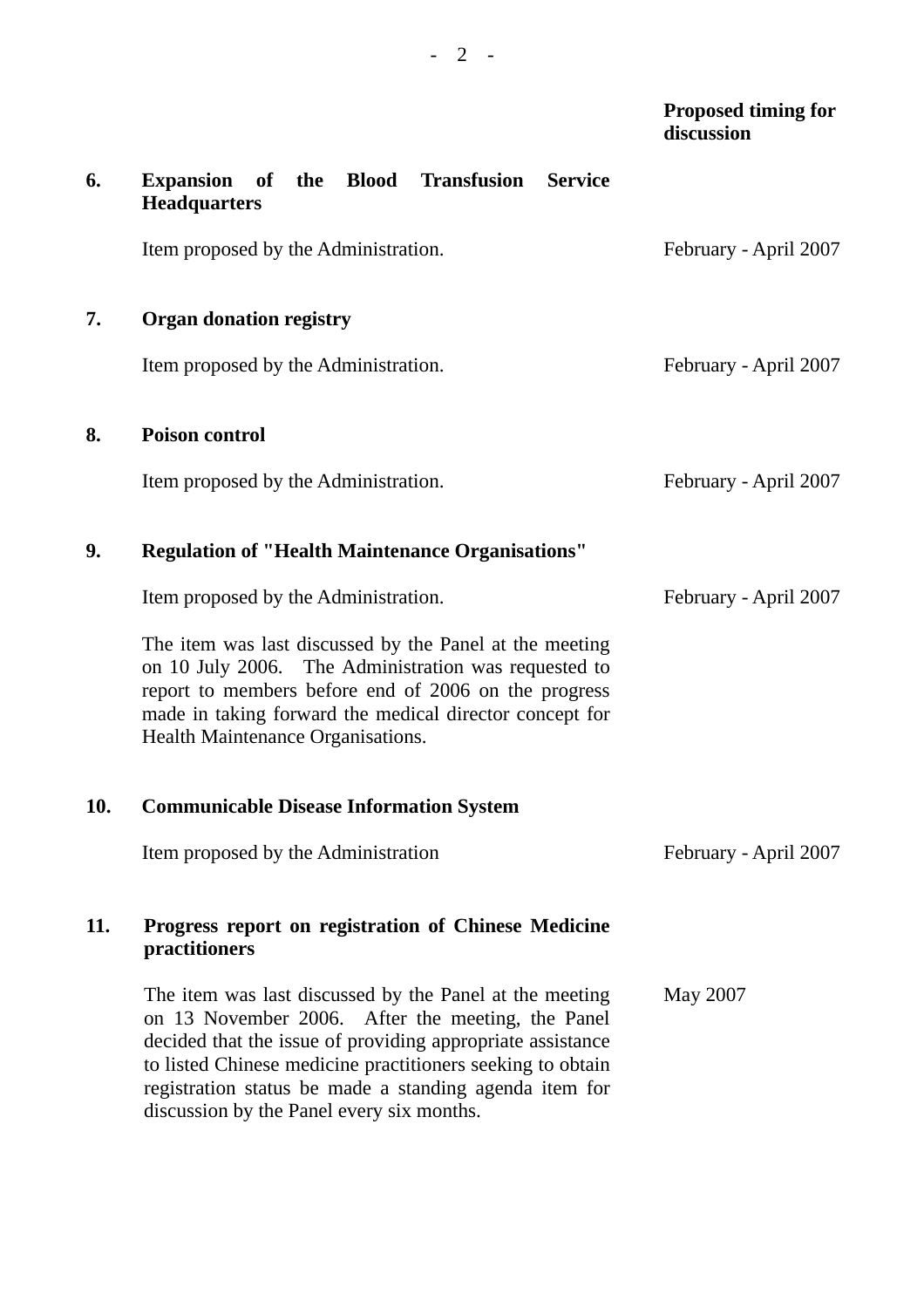May - July 2007

#### **12. Study on non-tobacco products that share the same trade mark as tobacco products**

Item proposed by the Administration.

At the request of the Bills Committee on Smoking (Public Health) (Amendment) Bill 2005, the Administration undertook to examine the viability of prohibiting the use of tobacco brand name and logo on non-tobacco products.

#### **13. Fixed penalty system for smoking offence**

Item proposed by the Administration.

At the request of the Bills Committee on Smoking (Public Health) (Amendment) Bill 2005, the Administration undertook to introduce a fixed penalty system for smoking offence within a period of 18 months after the enactment of the Bill in October 2006.

#### **14. Health care financing**

Item proposed by the Administration.

#### **15. Regulation of medical devices**

Item proposed by the Administration.

At the Panel meeting on 27 April 2006, members agreed to follow up on the implementation timetable for regulation of medical devices, including the use of Hydrophilic Polyacrylamide Gel (PAAG) for breast augmentation.

# **16. Regulation of health care personnel not currently subject to statutory registration**

Item proposed by Dr Hon KWOK Ka-ki. To be confirmed

May - July 2007

May - July 2007

May - July 2007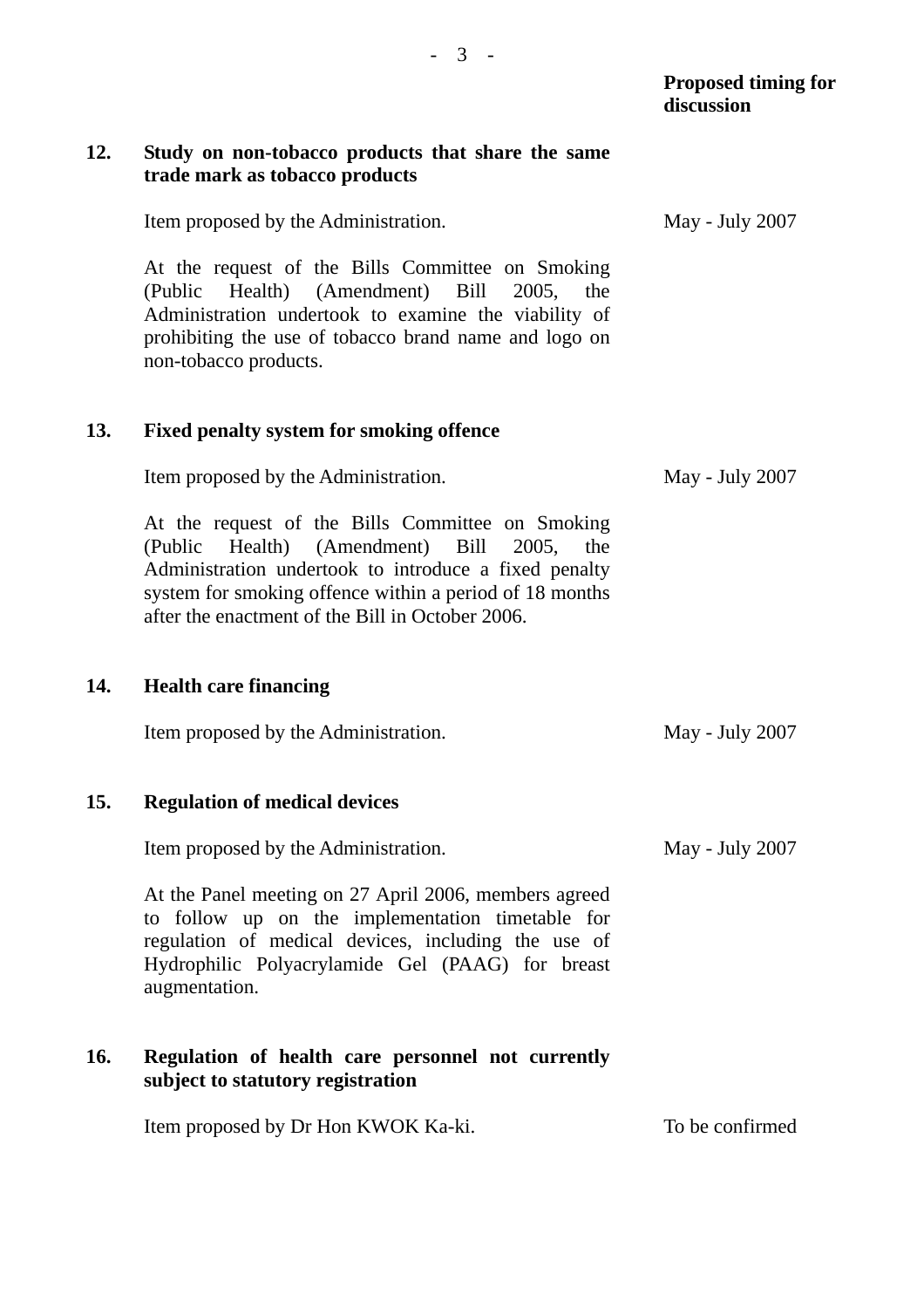|     |                                                                                                                                                                                                                                                                                                                                                                                                            | <b>Proposed timing for</b><br>discussion |
|-----|------------------------------------------------------------------------------------------------------------------------------------------------------------------------------------------------------------------------------------------------------------------------------------------------------------------------------------------------------------------------------------------------------------|------------------------------------------|
| 17. | Separation of prescribing from dispensing of drugs                                                                                                                                                                                                                                                                                                                                                         |                                          |
|     | Item proposed by Dr Hon YEUNG Sum.                                                                                                                                                                                                                                                                                                                                                                         | To be confirmed                          |
|     | The item was last discussed by the Panel at the meeting<br>on 28 June 2005, during which the Administration<br>advised that its position was that the matter would<br>require thorough discussion by the stakeholders and the<br>community at large, and the Administration would<br>continue to listen to views and engage the parties<br>concerned in the discussion before deciding the way<br>forward. |                                          |
| 18. | <b>New hospital on Lantau</b>                                                                                                                                                                                                                                                                                                                                                                              |                                          |
|     | Item proposed by the Administration.                                                                                                                                                                                                                                                                                                                                                                       | To be confirmed                          |
| 19. | <b>Health care complaints mechanism</b>                                                                                                                                                                                                                                                                                                                                                                    |                                          |
|     | This item was previously discussed by the Panel in 2002.<br>The Administration undertook to revert on this subject.                                                                                                                                                                                                                                                                                        | To be confirmed                          |
| 20. | <b>Review of Dentists (Registration) Ordinance</b>                                                                                                                                                                                                                                                                                                                                                         |                                          |
|     | Item proposed by the Administration.                                                                                                                                                                                                                                                                                                                                                                       | To be confirmed                          |
| 21. | Enhancing the provision of dental care for the elderly<br>and extending school dental care services<br>$\mathbf{to}$<br>post-primary students                                                                                                                                                                                                                                                              |                                          |
|     | Item proposed by Dr Hon KWOK Ka-ki.                                                                                                                                                                                                                                                                                                                                                                        | To be confirmed                          |
| 22. | <b>Medical Misadventure Fund</b>                                                                                                                                                                                                                                                                                                                                                                           |                                          |
|     | Item proposed by Hon Albert HO.                                                                                                                                                                                                                                                                                                                                                                            | To be confirmed                          |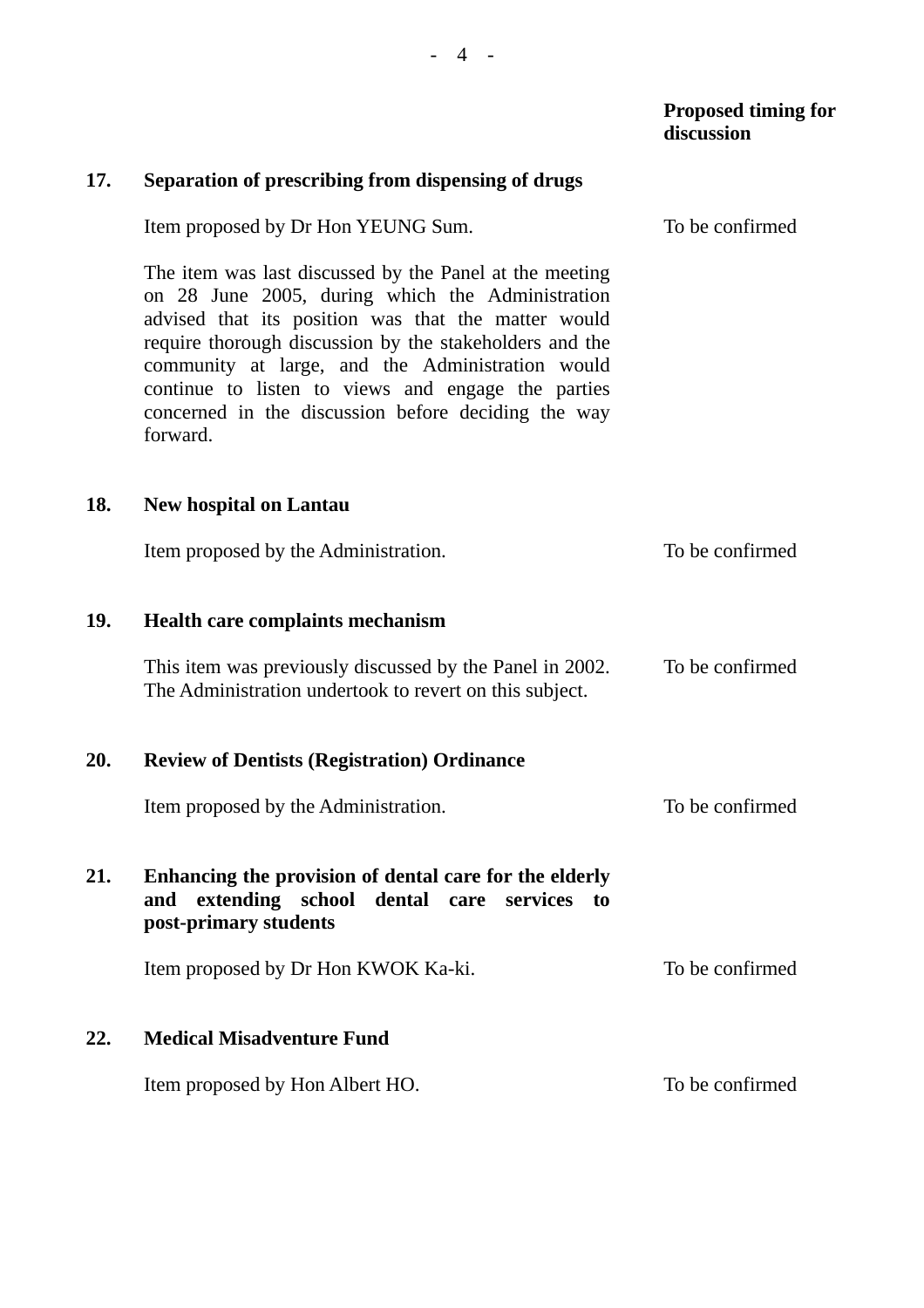|     |                                                                                                                                                         | <b>Proposed timing for</b><br>discussion                                |
|-----|---------------------------------------------------------------------------------------------------------------------------------------------------------|-------------------------------------------------------------------------|
| 23. | professional<br>indemnity<br><b>Increase</b><br>in<br>insurance<br>premiums                                                                             | To be confirmed                                                         |
|     | Item proposed by Dr Hon KWOK Ka-ki.                                                                                                                     |                                                                         |
| 24. | Shortage of medical frontline staff in the Hospital<br><b>Authority</b>                                                                                 |                                                                         |
|     | Referred for follow-up by the Panel at a meeting between<br>Legislative Council Members and Wong Tai Sin District<br>Council members on 6 January 2005. | The Administration<br>will provide a written<br>response in due course. |
| 25. | <b>Regulation of services provided by beauticians</b>                                                                                                   |                                                                         |
|     | Item proposed by Dr Hon KWOK Ka-ki.                                                                                                                     | To be confirmed                                                         |
| 26. | <b>Medical</b><br>unregistered<br>medical<br>practice<br>by<br>practitioners                                                                            | To be confirmed                                                         |
|     | Item proposed by Dr Hon KWOK Ka-ki.                                                                                                                     |                                                                         |
| 27. | <b>Shortage of nurses</b>                                                                                                                               |                                                                         |
|     | Item proposed by Dr Hon KWOK Ka-ki.                                                                                                                     | To be confirmed                                                         |
| 28. | Expansion of private services by the Hospital<br><b>Authority</b>                                                                                       |                                                                         |
|     | Item proposed by Hon Andrew CHENG.                                                                                                                      | To be confirmed                                                         |
| 29. | Report on "Substitute decision-making and advance<br>directives in relation to medical treatment"                                                       |                                                                         |
|     | The above report was published by the Law Reform<br>Commission of Hong Kong in August 2006.                                                             | To be confirmed                                                         |